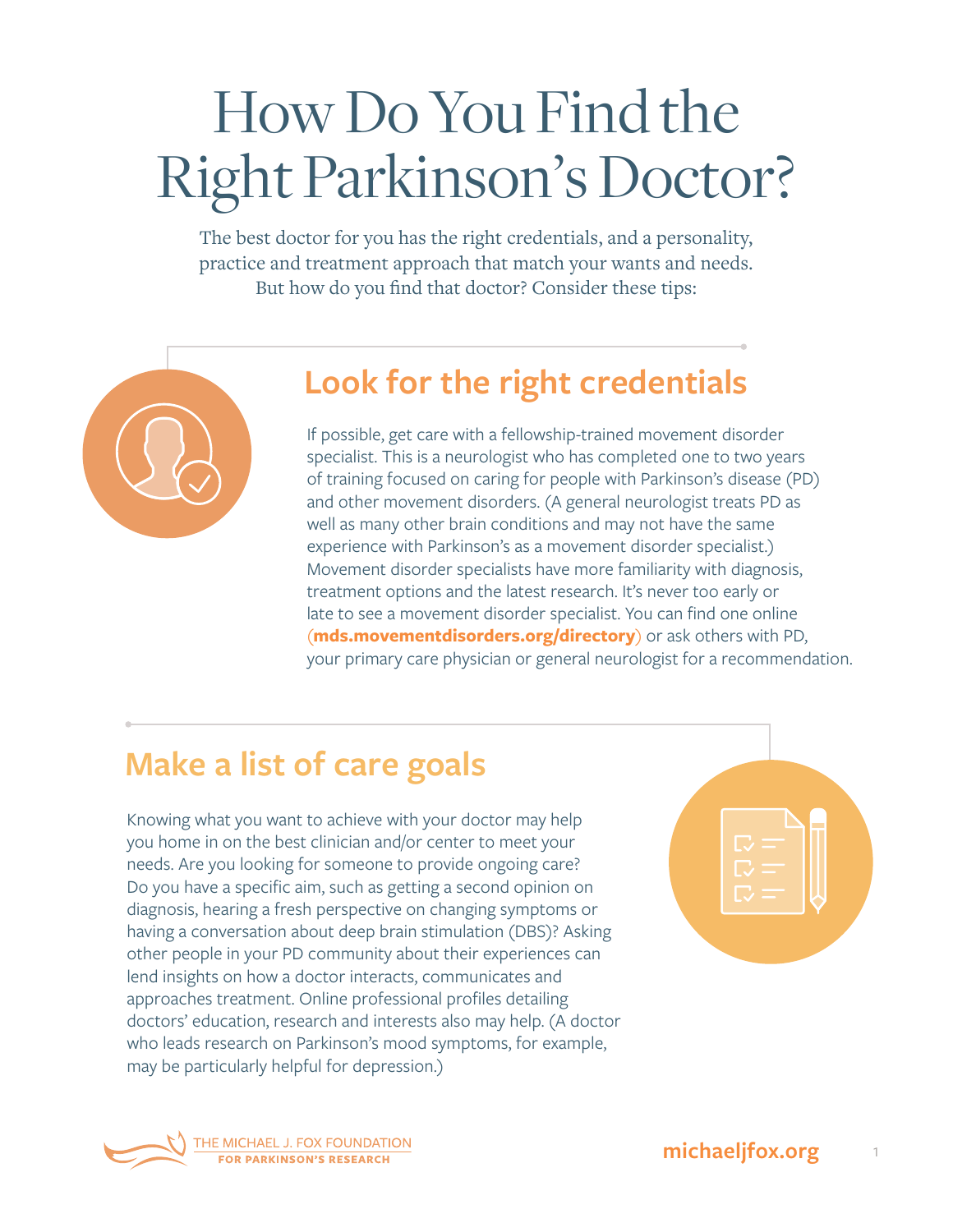

# **Decide what traits you want in a clinical care partner**

Your doctor is your teammate in Parkinson's — someone to walk with you and your loved ones through life and disease. What qualities do you hope for in this partner? Most people say they want someone who listens, hears their needs, and works with them to manage symptoms. Some value optimism and humor or simply kindness and compassion. If research is a priority, you may want a doctor who runs clinical trials. If complementary therapies are important, you might want someone who is open to incorporating (or learning) about these types of treatments.

Sometimes, a doctor looks great on paper or works well for someone else but isn't a good match for you. Like dating, you may have to meet a few different people to find the best fit.

## **Find a general neurologist, if necessary**

If there isn't a movement disorder specialist near you or symptoms make it tough to visit, see a general neurologist for regular visits and any urgent needs. This also is important for people who travel far from home to have DBS surgery.

It's worth seeing a movement disorder specialist once or twice a year, if possible. If you have more than one "Parkinson's doctor," make sure you and your doctors know who is responsible for prescribing and adjusting medications, programming DBS, or ordering and monitoring other treatments, such as physical therapy. To avoid confusion, it's often best to have one doctor make changes and the others make recommendations. At each visit, get a summary of what was done and ask your doctor to communicate with other care team members.